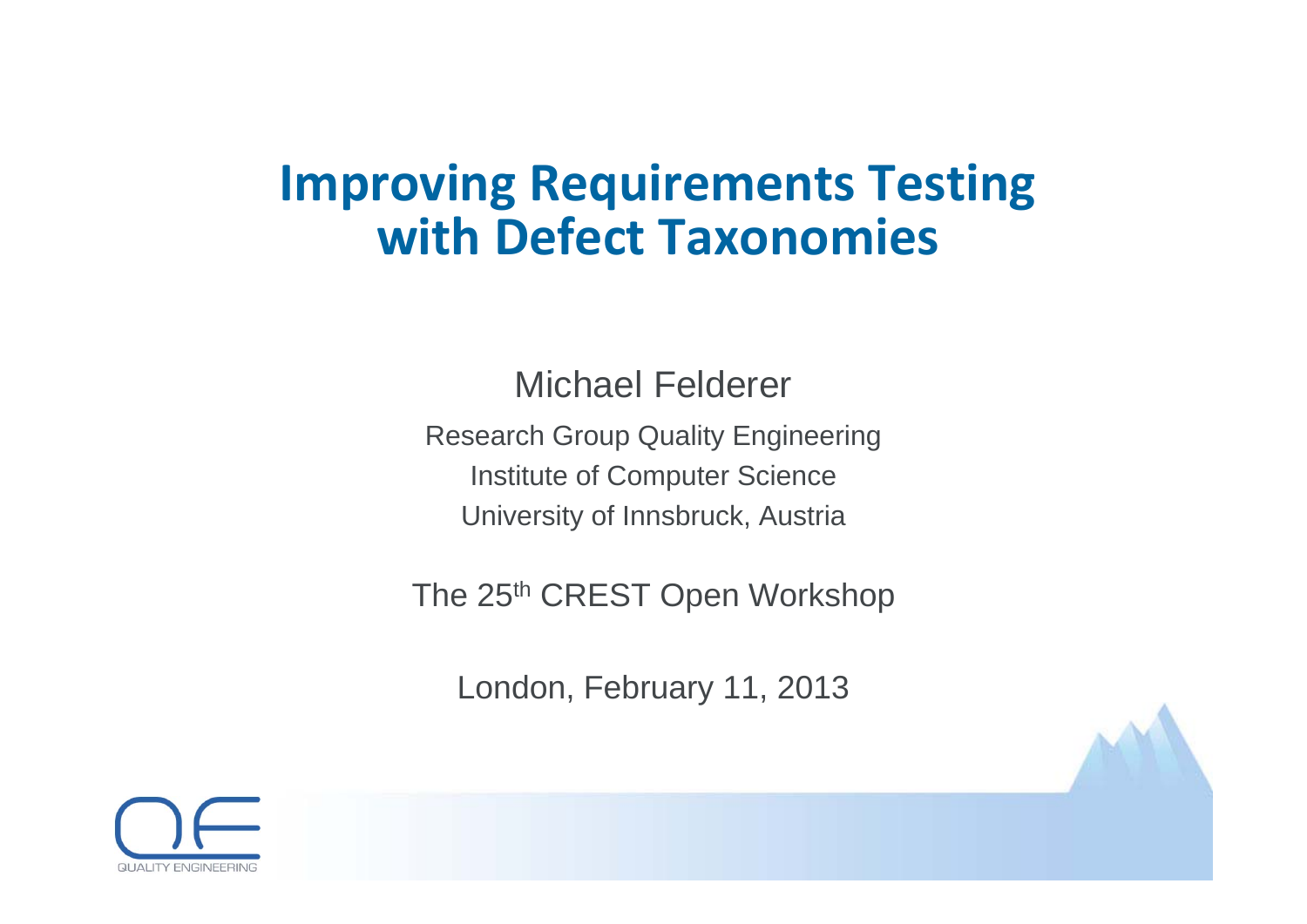### **Motivation**

- • Defect taxonomies (DT) provide information about distribution of failures in projects and are valuable for learning about errors being made
- • DT are in practice only used for **<sup>a</sup>‐posteriori allocation** of testing resources to prioritize failures for debugging purposes or for **prediction**
- $\bullet$  But DT have potential to **control and improve overall system test process**
	- •Design of requirements‐based tests
	- •• Prioritization of test cases
	- •Tracing of requirements, tests and defects
	- •Controlling of defect management
	- •• Provide precise statement about release quality

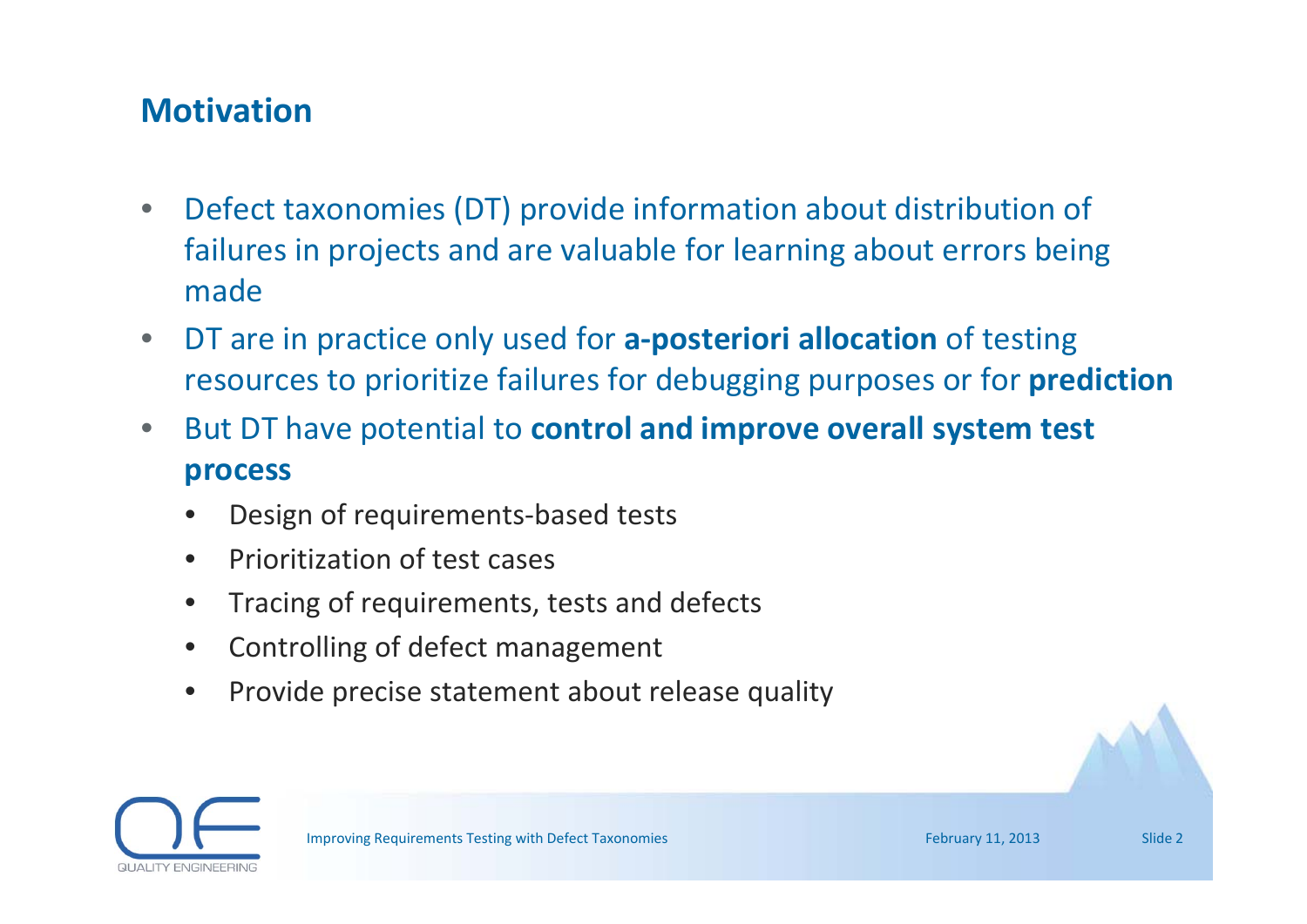### **Defect Taxonomy Supported Testing (DTST)**



Improving Requirements Testing with Defect Taxonomies February 11, 2013 Slide 3

**QUALITY ENGINEERING**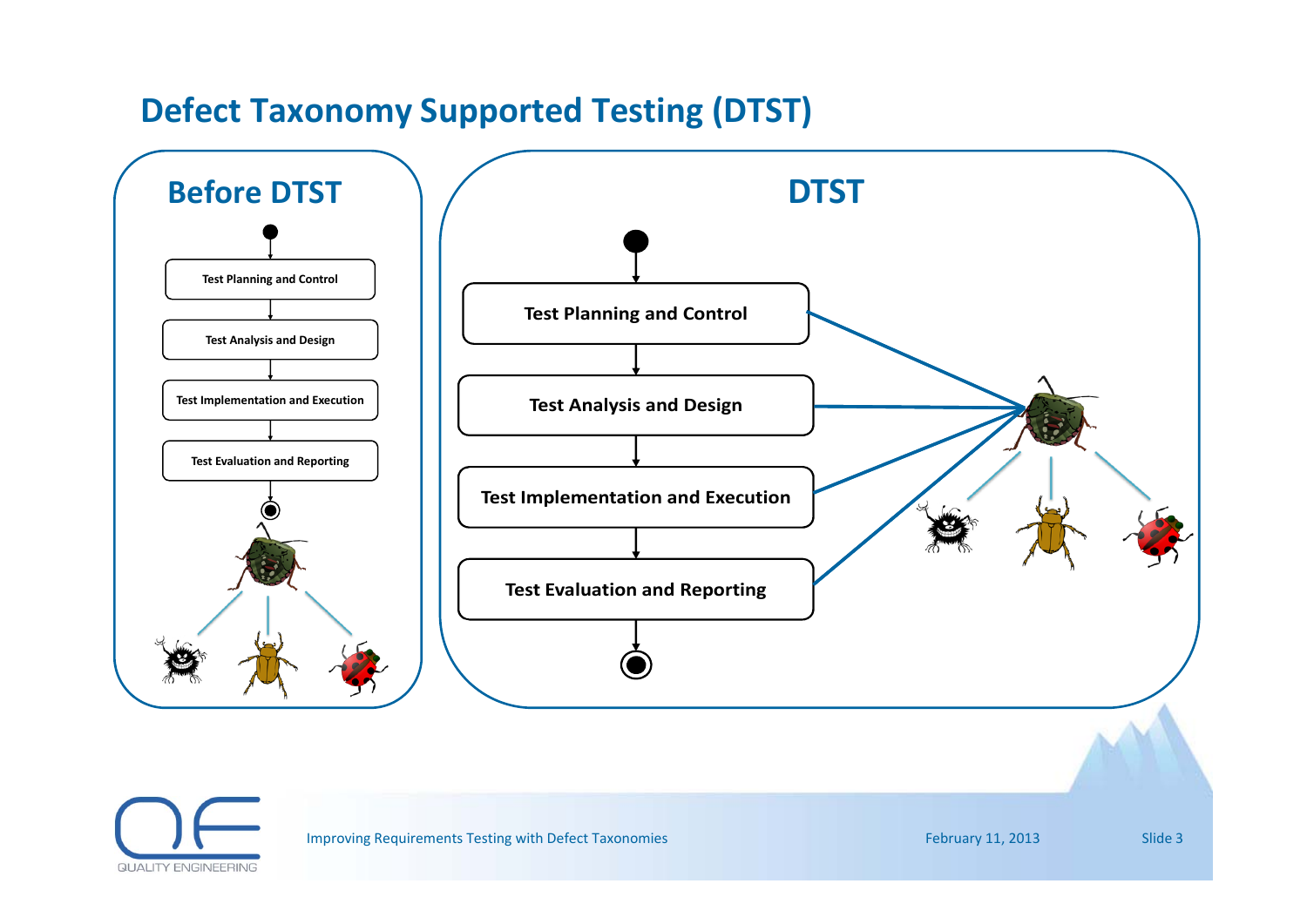### **Outline**

- • Process for system testing with defect taxonomies, called **Defect Taxonomy‐Supported Testing (DTST)**
	- •Aligned with ISTQB‐based standard test processes
	- $\bullet$ • Prioritized requirements, defect categories, failures
	- $\bullet$ Traceability between requirements, defect categories and failures
	- •Application of specific, goal‐oriented test design techniques
	- •Detailed statement about release quality
- • **Empirical evaluation** of effectiveness of DTST in an industrial case study compared to standard test process
- • **Decision support for the application** of defect taxonomy supported testing based on cost comparison with standard test process

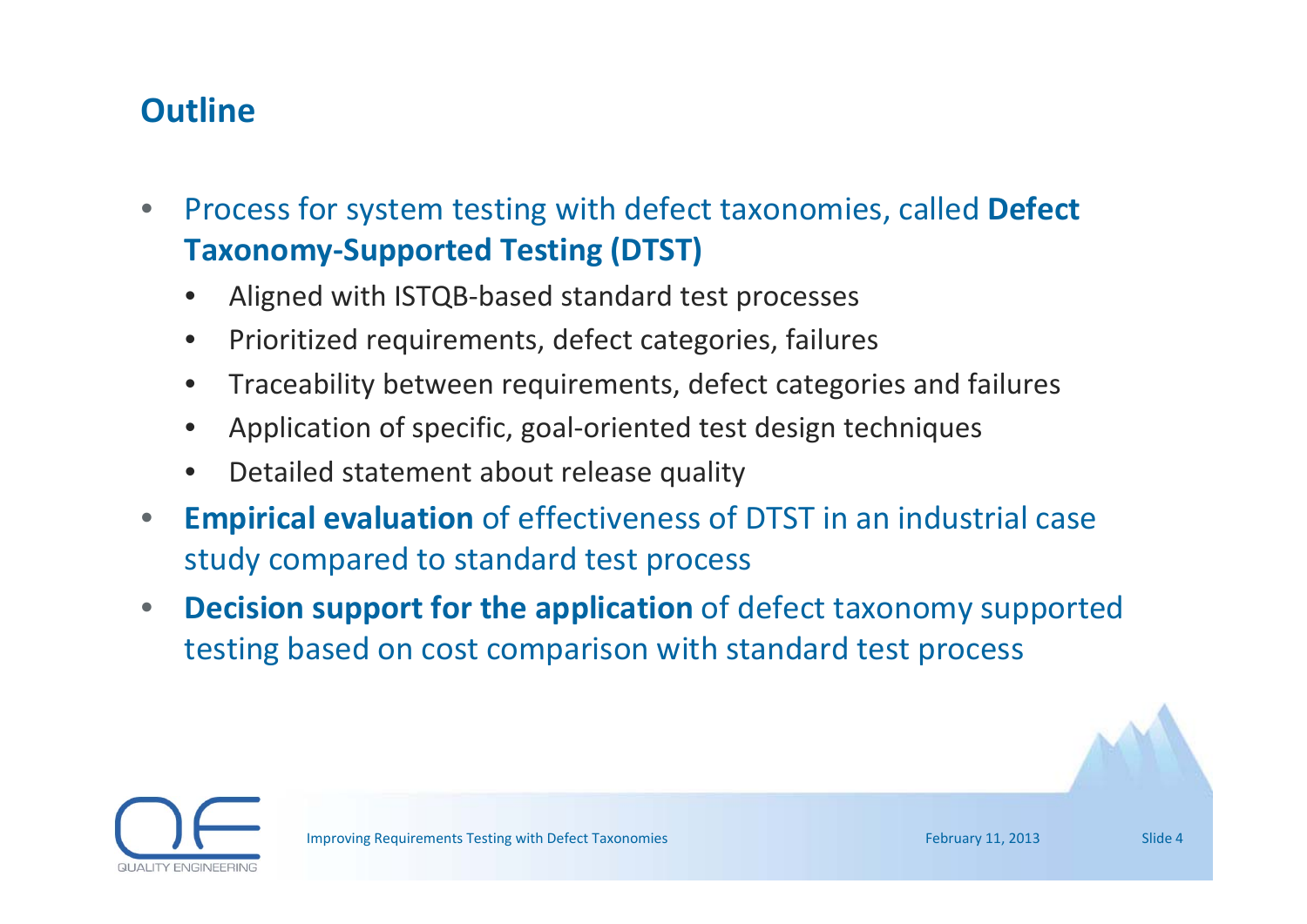### **Basic Concepts**

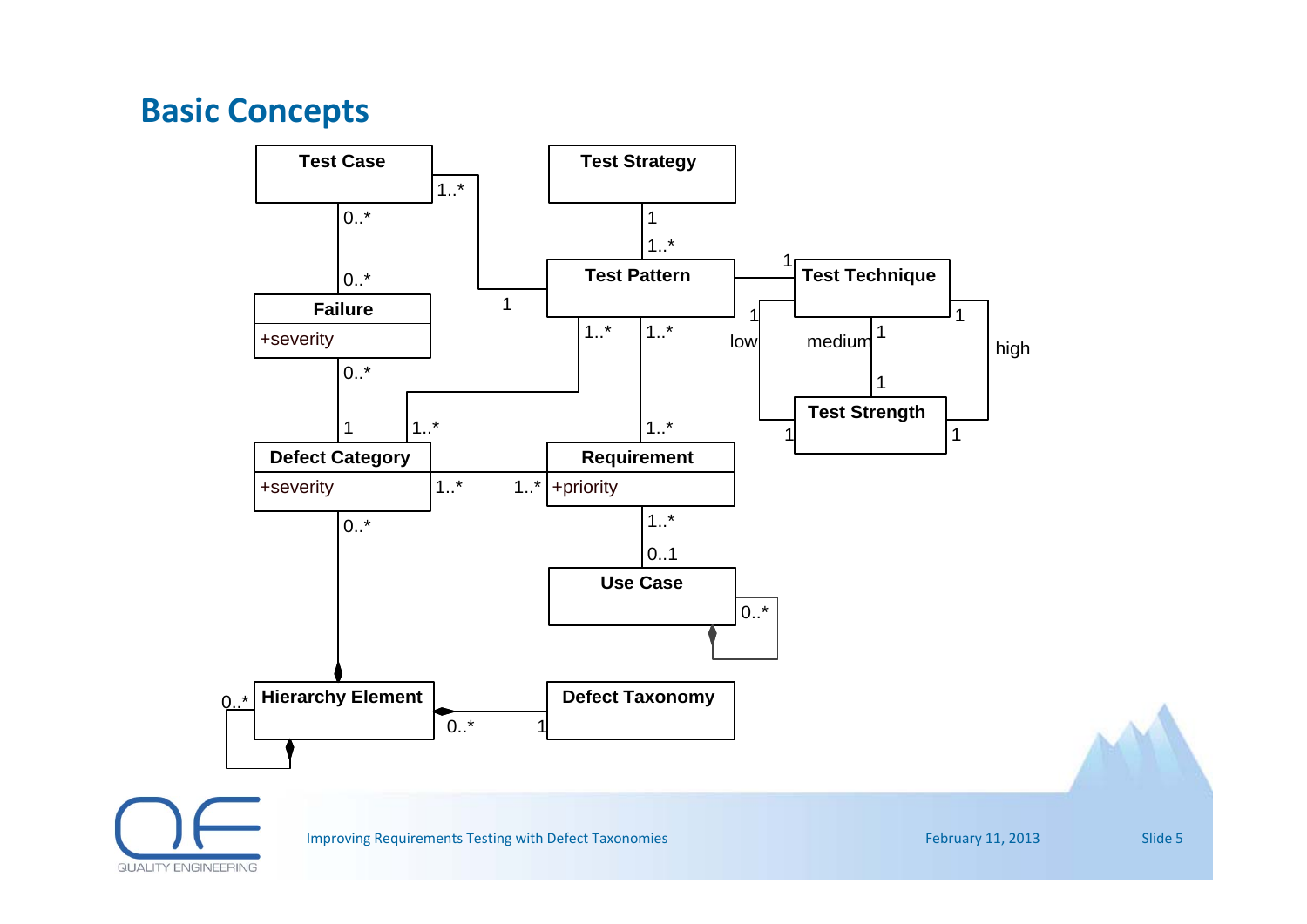### **DTST Steps and Integration Standard Test Process**

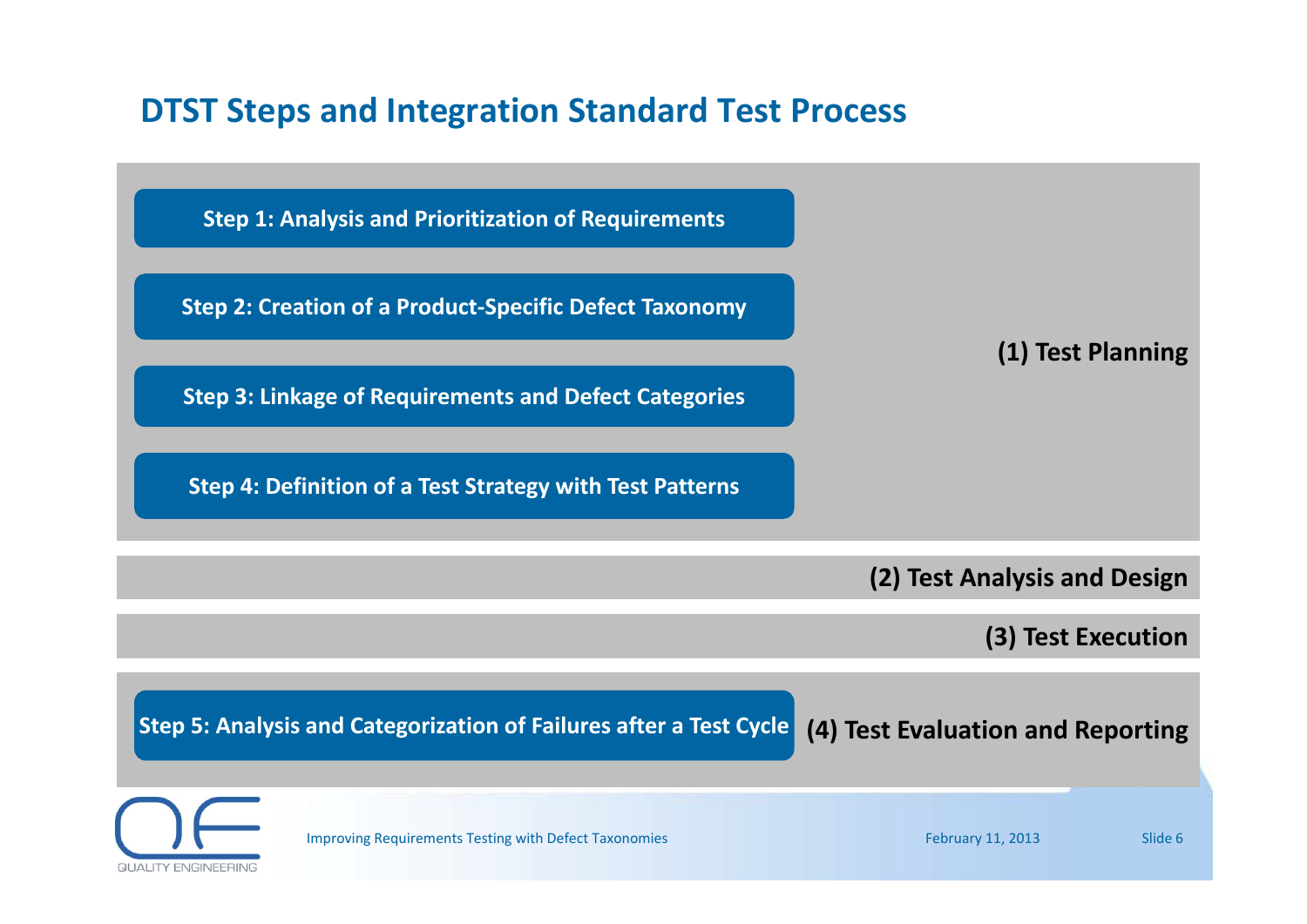### **Step 1: Analysis and Prioritization of Requirements**

 $\bullet$  **Prioritized** requirements are **assigned to use cases** additionally defined by business processes, business rules and user interfaces

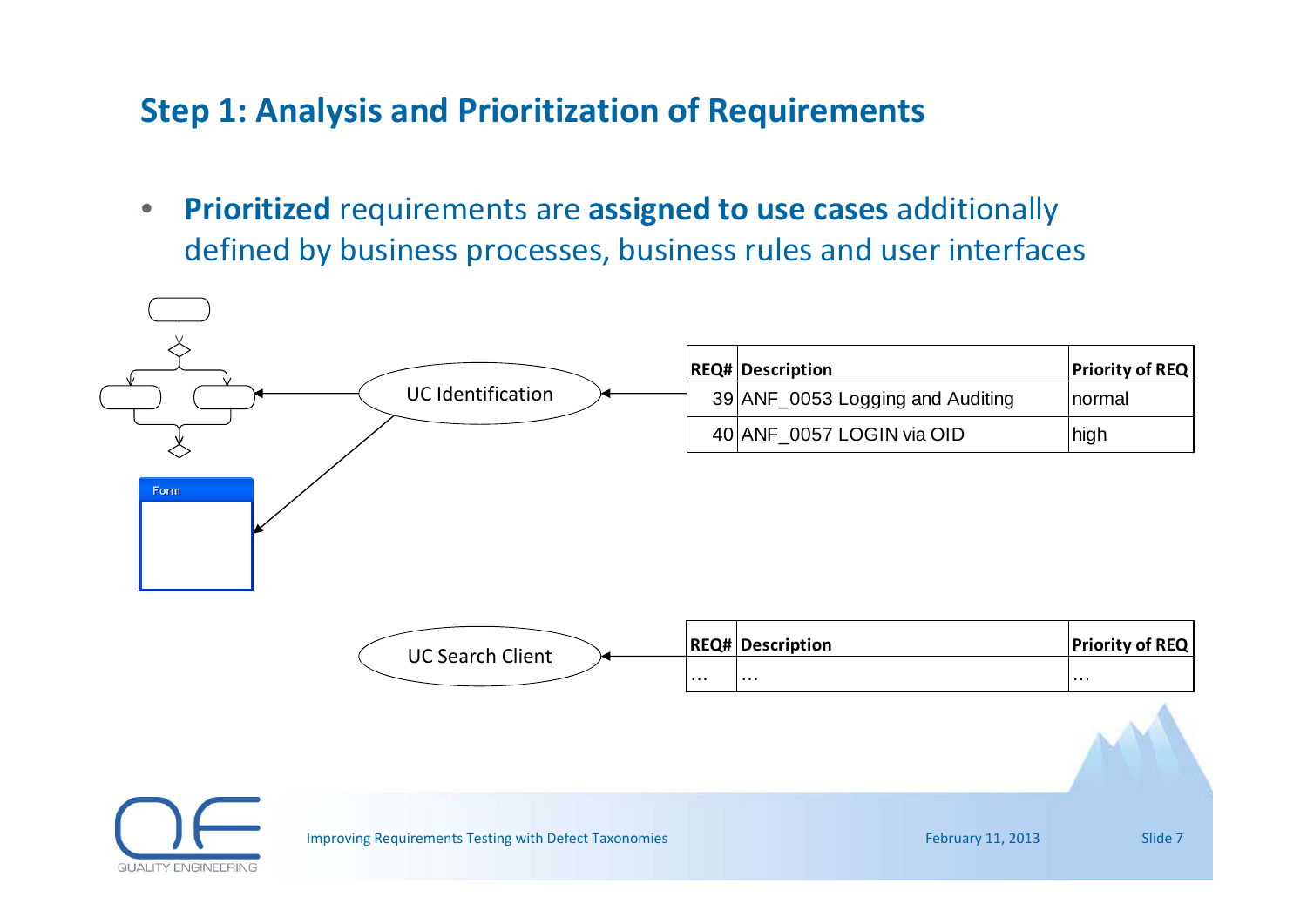### **Step 2: Creation of <sup>a</sup> Product‐Specific Defect Taxonomy**

 $\bullet$  Top‐level categories of Beizer are mapped to **product‐specific defect categories** which are then further refined to **concrete low‐level defect categories** with assigned **identifier** and **severity**

| Defect Category of               | <b>Product-Specific</b>     | <b>DC</b>      | Description of DC                                | <b>Severity</b> |
|----------------------------------|-----------------------------|----------------|--------------------------------------------------|-----------------|
| <b>Beizer</b>                    | Category                    |                |                                                  |                 |
| Requirements<br>$1$ xxx $\ldots$ | Unsuitability of the system | R <sub>1</sub> | <b>Client not identified correctly</b>           | critical        |
| Requirements<br>$11xx$ .         | taking the organizational   | R <sub>2</sub> | Goals and measures of case manager are not       | normal          |
| incorrect                        | processes and procedures    |                | processed correctly                              |                 |
| Requirement<br>$16xx$ .          | into account.               | R <sub>3</sub> | Update and termination of case incorrect         | normal          |
| changes                          |                             |                |                                                  |                 |
| $12xx$<br>Logic                  | Incorrect handling of the   |                | <b>GUI-layout</b>                                |                 |
| Completeness<br>$13xx$ .         | syntactic or semantic       | R <sub>4</sub> | Syntactic specifications of input fields         | major           |
|                                  | constraints of GUI.         |                | Error massages                                   |                 |
| 4xxx. Data                       |                             | D <sub>1</sub> | Incorrect access / update of client information, | normal          |
|                                  |                             |                | states etc.                                      |                 |
| 42xx Data access and             |                             | D <sub>2</sub> | Erroneous save of critical data                  | critical        |
| handling                         |                             |                |                                                  |                 |

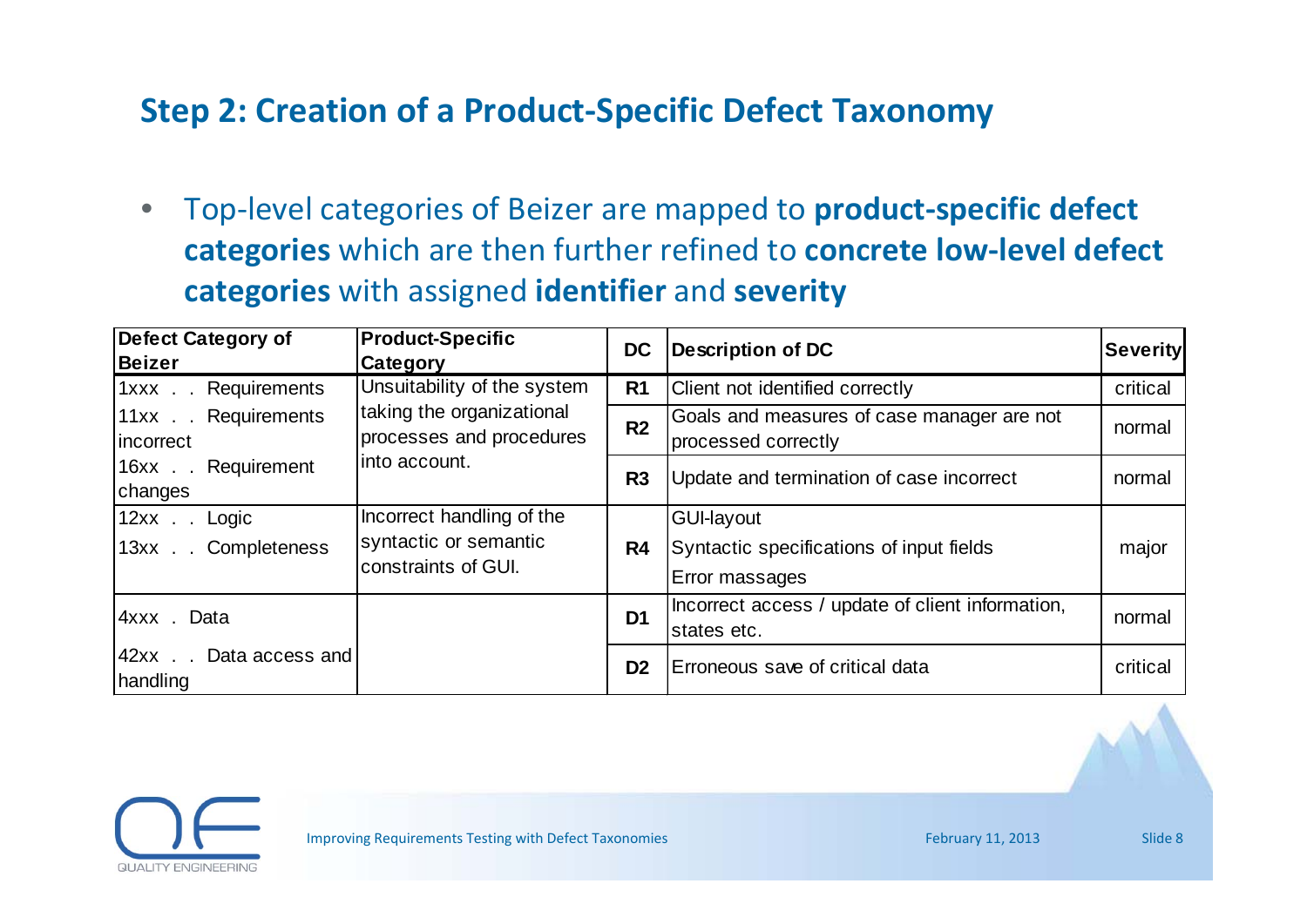### **Step 3: Linkage of Requirements and Defect Categories**

- $\bullet$ Experience‐based assignment of requirements to defect categories
- •• Peer review of assignment important
- •**Tests** are derived for **each requirement assignment**

| <b>Defect Category of</b>                   | <b>Product-Specific</b>                                                   | <b>DC</b>      |                                                                          |                                                                   |  | <b>Severity</b>        |
|---------------------------------------------|---------------------------------------------------------------------------|----------------|--------------------------------------------------------------------------|-------------------------------------------------------------------|--|------------------------|
| <b>Beizer</b><br><b>Category</b>            |                                                                           |                |                                                                          | <b>Description of DC</b>                                          |  |                        |
| Requirements<br>$1xxx$ .                    | Unsuitability of the system                                               | R <sub>1</sub> |                                                                          | Client not identified correctly                                   |  | critical               |
| Requirements<br>$11xx$ .<br>incorrect       | taking the organizational<br>processes and procedures                     | R <sub>2</sub> |                                                                          | Goals and measures of case manager are not<br>processed correctly |  | normal                 |
| Requirement<br>$16xx$ .<br>changes          | into account.                                                             | R <sub>3</sub> |                                                                          | Update and termination of case incorrect                          |  | normal                 |
| $12xx$ .<br>Logic<br>Completeness<br>$13xx$ | Incorrect handling of the<br>syntactic or semantic<br>constraints of GUI. | R4             | GUI-layout<br>Syntactic specifications of input fields<br>Error massages |                                                                   |  | major                  |
| 4xxx . Data                                 |                                                                           | D <sub>1</sub> | states etc.                                                              | Incorrect access / update of client information,                  |  | normal                 |
| Data access and<br>$42xx$ .<br>handling     |                                                                           | D <sub>2</sub> |                                                                          | Erroneous save of critical data                                   |  | critical               |
|                                             |                                                                           |                |                                                                          | <b>REQ# Description</b>                                           |  | <b>Priority of REQ</b> |
|                                             |                                                                           |                |                                                                          | 39 ANF 0053 Logging and Auditing                                  |  | normal                 |
|                                             |                                                                           |                |                                                                          | 40 ANF 0057 LOGIN via OID                                         |  | high                   |

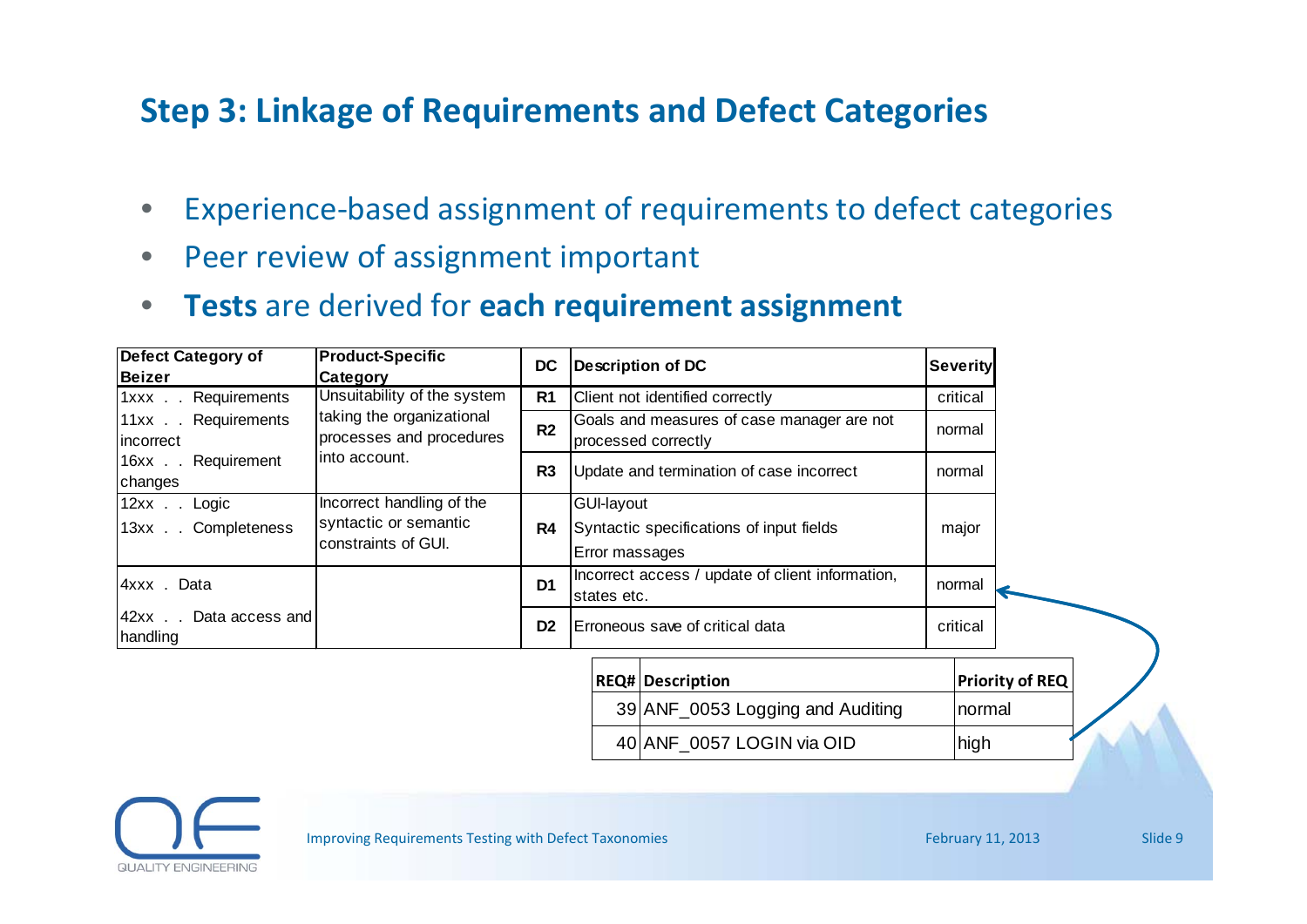### **Step 4: Definition of <sup>a</sup> Test Strategy with Test Patterns**

 $\bullet$  A test pattern consists of <sup>a</sup> **test design technique** with **three test strength** and has **assigned defect categories**

|                                       | $\mathsf{Id}$ | <b>Test Design</b><br><b>Technique</b>              | <b>Defect</b><br><b>Categories</b>                               | <b>Test Strength 1</b><br>(low) | <b>Test Strength 2</b><br>(normal)  | <b>Test Strength 3</b><br>(high)     |
|---------------------------------------|---------------|-----------------------------------------------------|------------------------------------------------------------------|---------------------------------|-------------------------------------|--------------------------------------|
| <b>S: Sequence</b><br><b>oriented</b> | IS1           | Use case-based<br>testing; process<br>cycle tests   | $\overline{ R1, R2, R3, F1, F2,  }$ Main paths<br>F <sub>3</sub> |                                 | <b>Branch coverage</b>              | Loop coverage                        |
| <b>S3</b>                             |               | <b>State transition</b><br>testing                  | 11, 12, F7, F8, F9                                               | State coverage                  | <b>State transition</b><br>coverage | Path coverage                        |
| D: Data<br><b>oriented</b>            | D1            | CRUD (Create,<br>Read, Update and D1, D2<br>Delete) |                                                                  |                                 | Data cycle tests                    | Data cycle tests                     |
|                                       | D3            | <b>EP: Equivalence</b><br>partitioning              | F <sub>3</sub> , F <sub>5</sub> , F <sub>6</sub>                 | EP valid                        | <b>EP</b> valid+invalid             | EP valid+invalid                     |
|                                       | D4            | <b>BVA: Boundary</b><br>value analysis              | F3, F5, F6                                                       | <b>BVA</b> valid                | BVA valid+invalid                   | <b>BVA</b> r values at<br>boundaries |

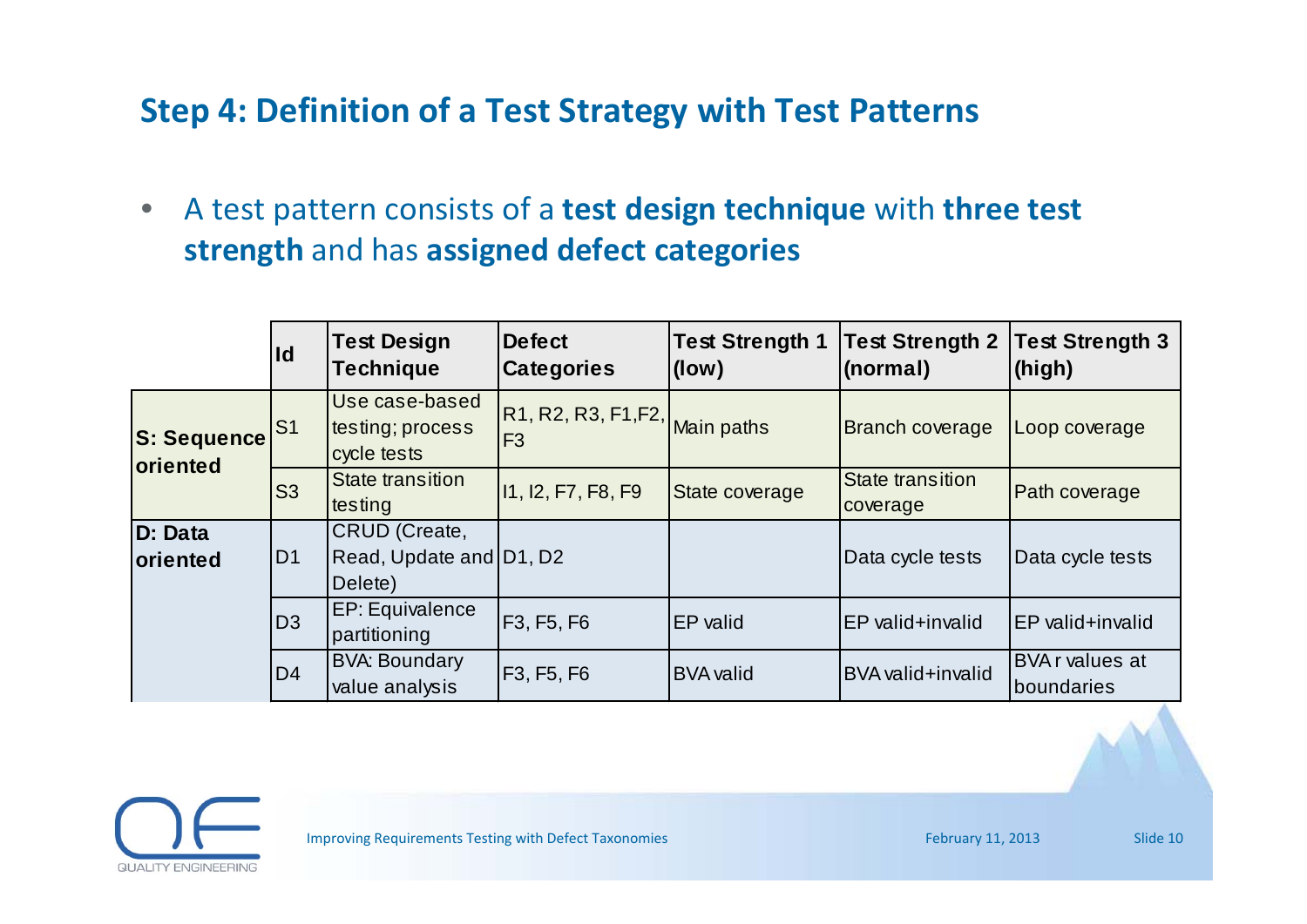### **Test Design and Execution**

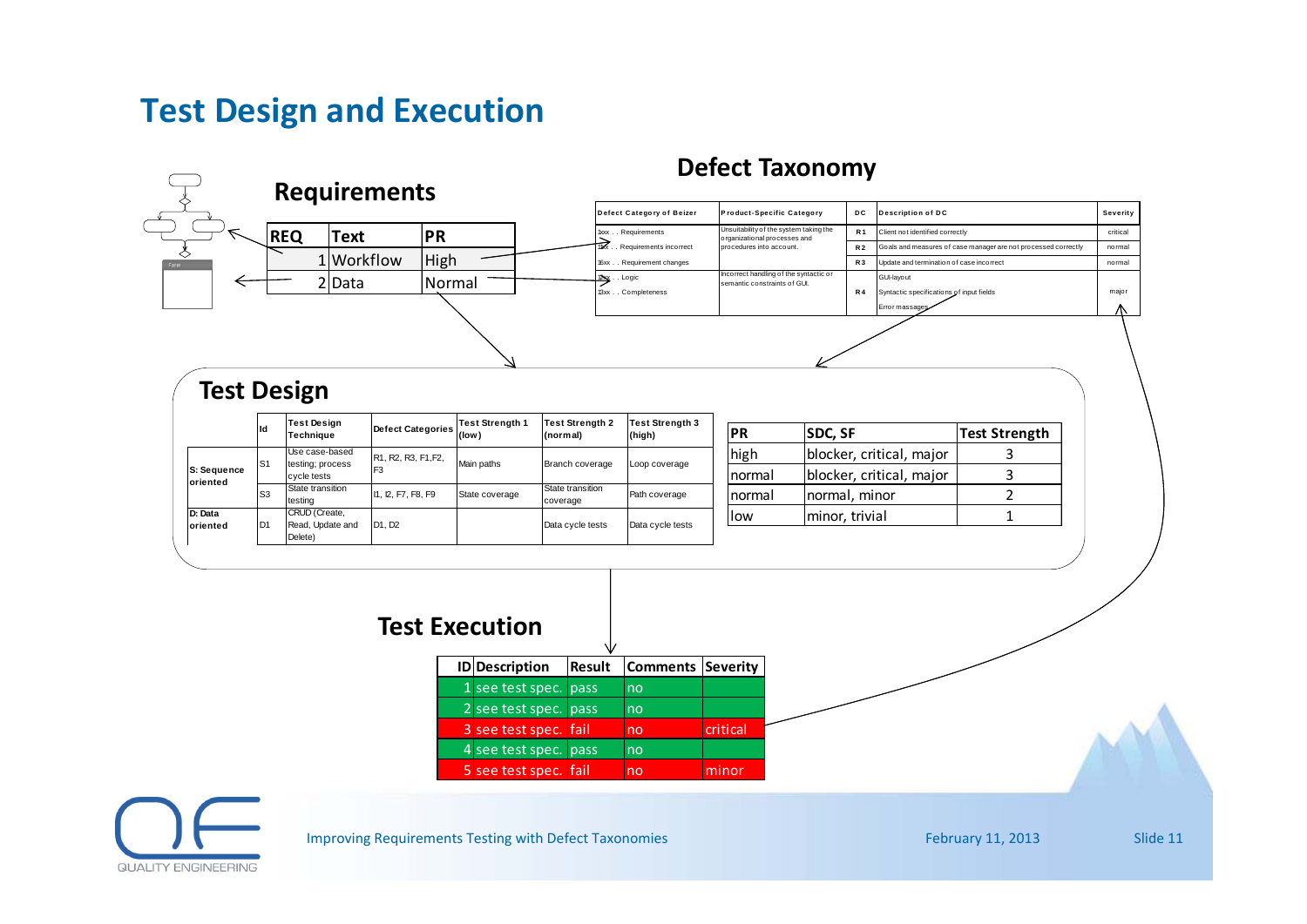### **Step 5: Analysis and Categorization of Failures after <sup>a</sup> Test Cycle**

- $\bullet$ Defects are exported from defect management tool (Bugzilla)
- $\bullet$  Severity assigned by testers is compared to severity of defect category and priority of requirement
- $\bullet$ Weights are adapted if needed
- $\bullet$ • Precise statement about release quality is possible
	- •Additional information valuable for release planning

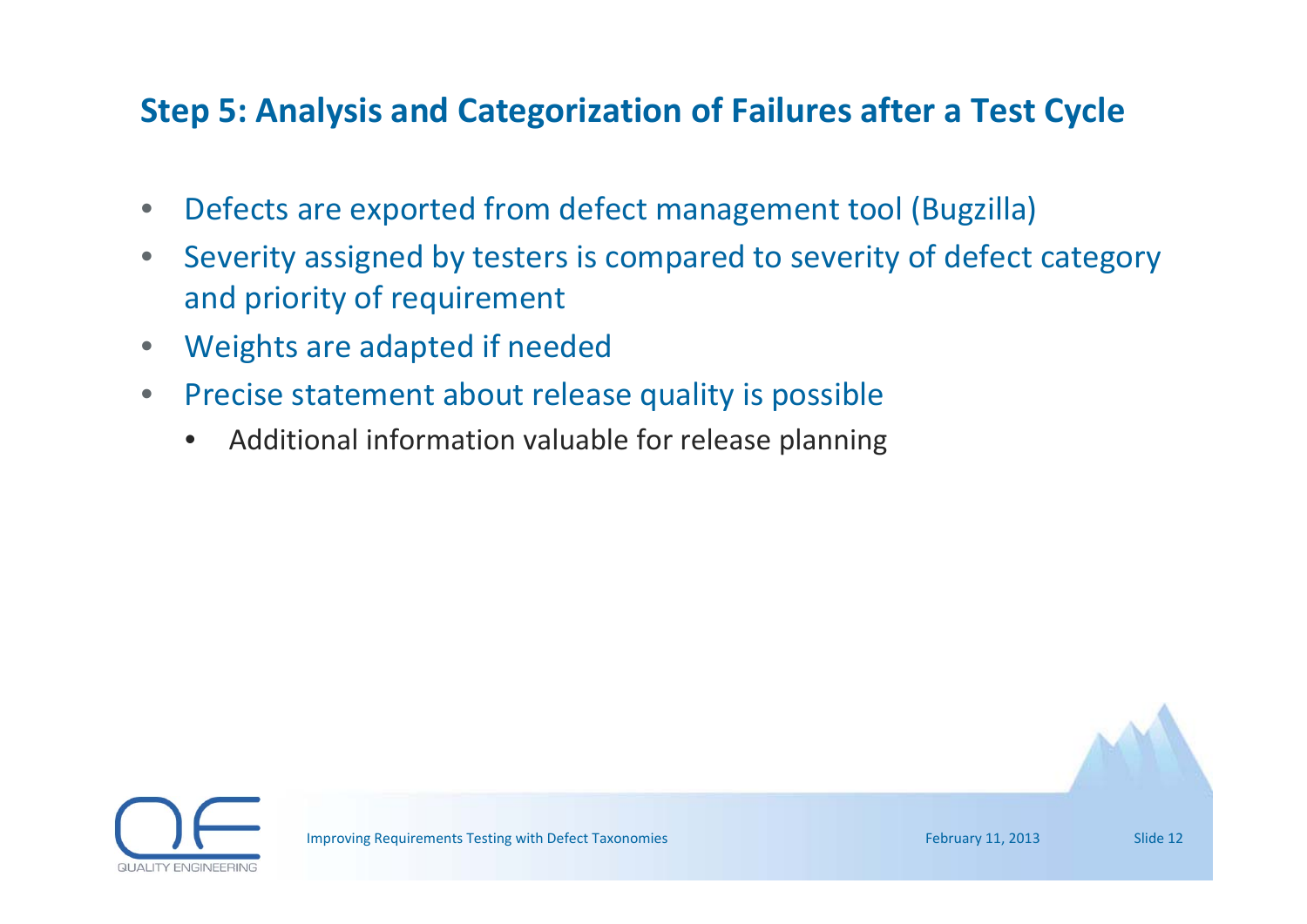### **Case Study**

#### •**Research Questions**

- **(RQ1) Defect taxonomy‐supported testing reduces the number of system test cases.**
- **(RQ2) Defect taxonomy‐supported testing increases the number of identified system failures per system test case.**
- $\bullet$ **Evaluation via comparing**

**(RQ1) normalized number of tests (NOT/SIZE)**

**(RQ2) test effectiveness (NOF/NOT)**

in **two similar projects** from <sup>a</sup> **public health insurance institution**

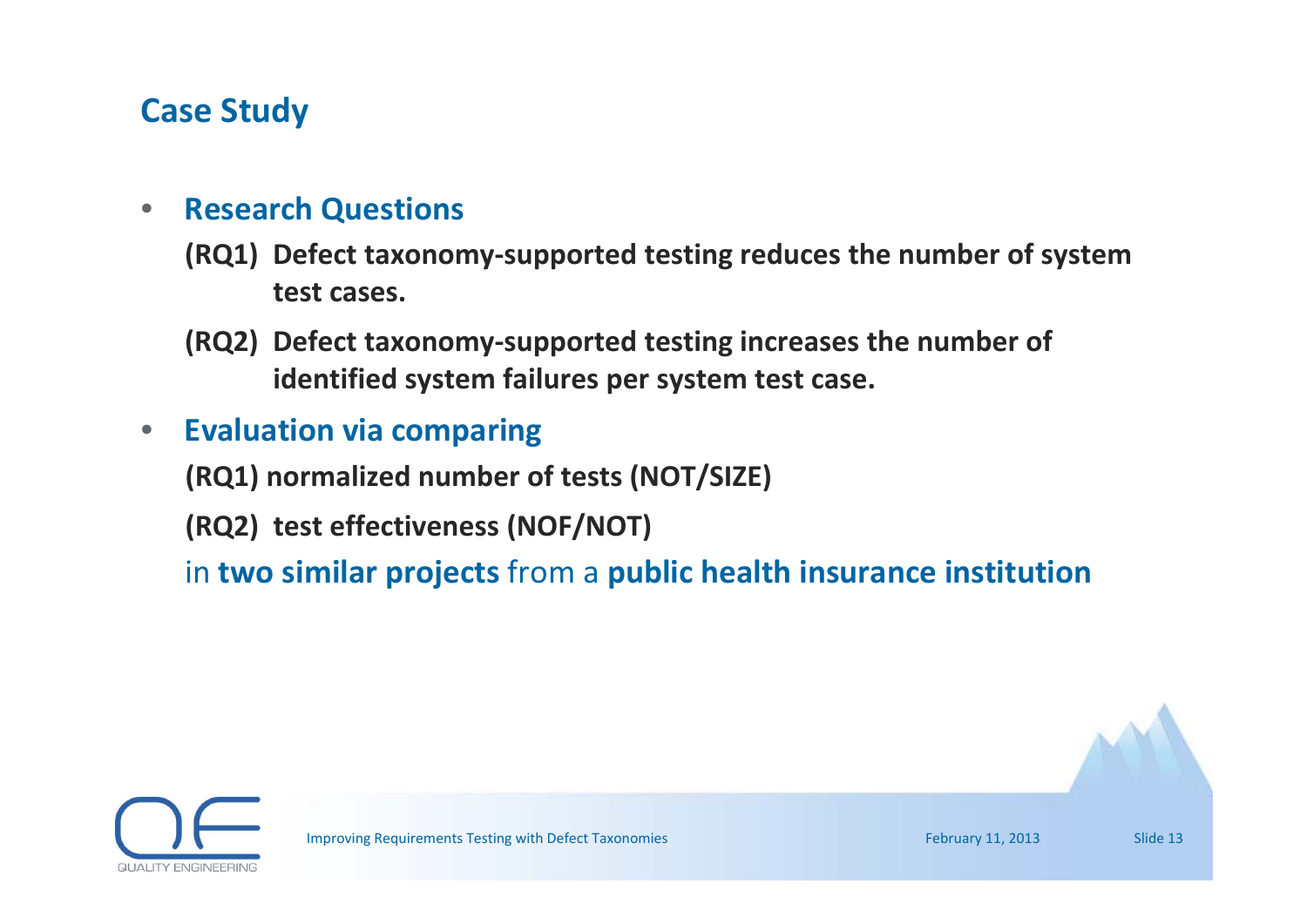### **Studied Projects**

• **Two projects** performed by the same test organization in <sup>a</sup> **public health insurance institution**

|                            | <b>Project A</b>                                                                            | <b>Project B</b>                                                            |  |  |
|----------------------------|---------------------------------------------------------------------------------------------|-----------------------------------------------------------------------------|--|--|
| Area                       | Application for case<br>managers                                                            | Administration of clients of<br>the public health insurance<br>institution. |  |  |
| <b>Staff</b>               | About 7                                                                                     | Up to $10$                                                                  |  |  |
| <b>Duration</b>            | 9 month development, now<br>under maintenance                                               | 9 month development, now<br>under maintenance                               |  |  |
| Number of<br>iterations    | 4                                                                                           | 3                                                                           |  |  |
| SIZE: NOR + NUC            | $41 + 14$                                                                                   | $28 + 20$                                                                   |  |  |
| Ratio of system<br>testing | 27% of overall project<br>effort                                                            | 28% of overall project<br>effort                                            |  |  |
| <b>Test Process</b>        | <b>ISTQB process + defect</b><br>taxonomy-supported<br>testing<br>Manual regression testing | <b>ISTQB process</b><br>Manual regression testing                           |  |  |



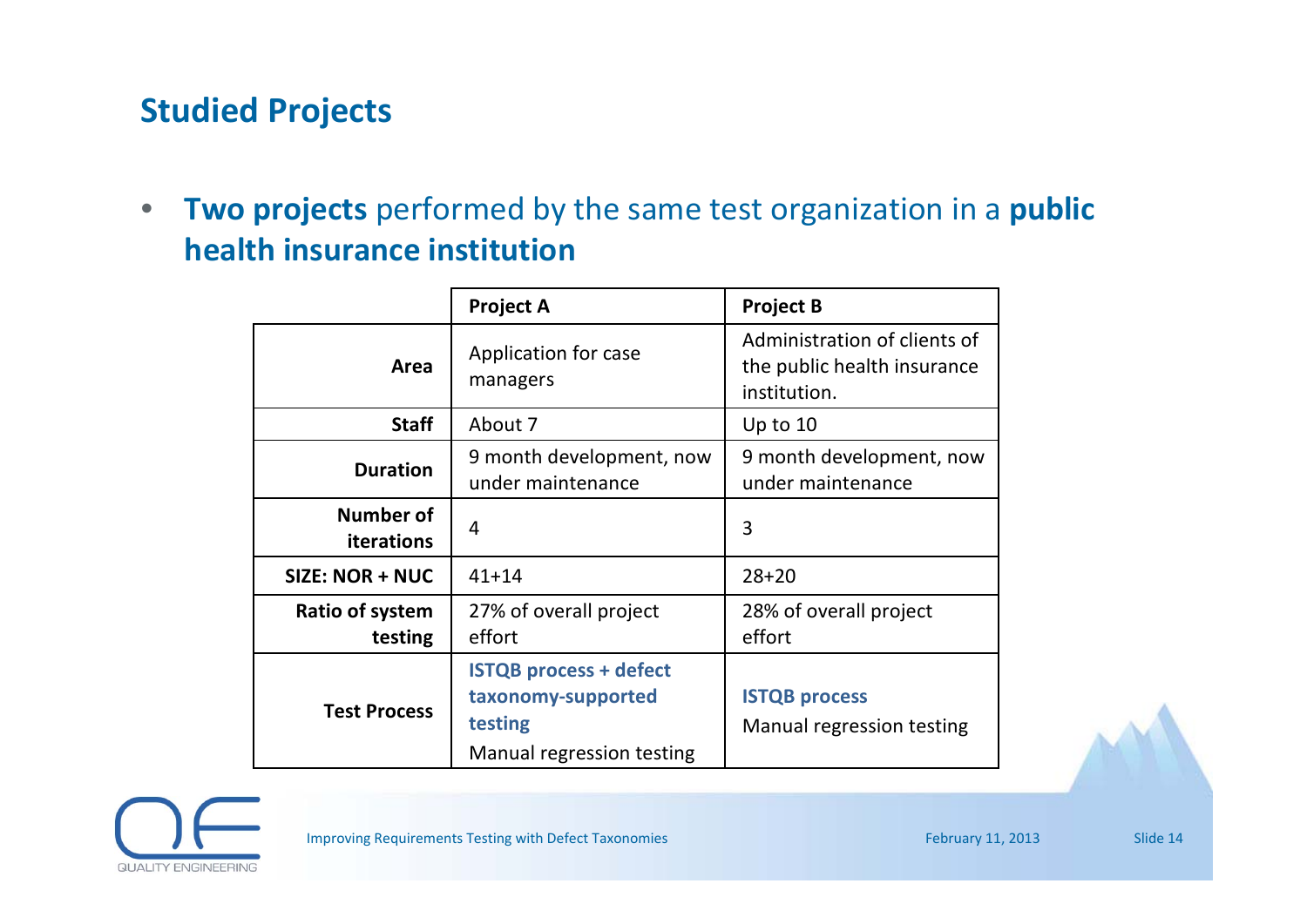### **Data Collection Procedure**

- **1.Requirements** stored in **Excel**, **Priorities** assigned by **Domain Experts**
- **2.Defect Taxonomies** stored in **Excel**, **Severity** assigned by **Test Manager**
- **3.Requirements** assigned to **Defect Categories** in **Excel**
- **4.Test Cases** implemented in test management tool **TEMPPO**
- **5.Defects** stored in **Bugzilla**, **Severity** assigned by **Testers**
- **6.Defects** exported to **Excel** and assigned to **Defect Categorie**<sup>s</sup>

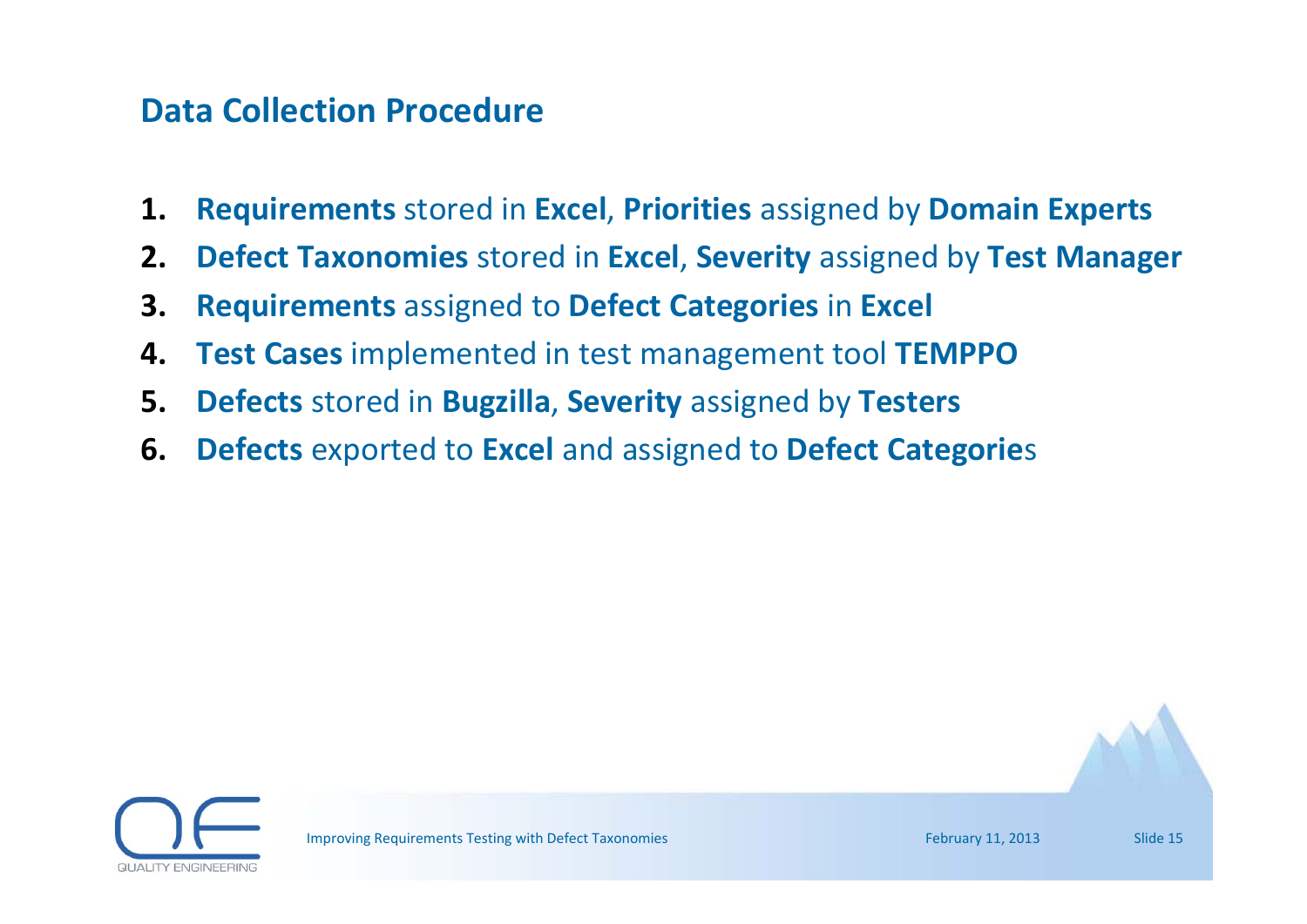### **Results 1/2**

 $\bullet$ Collected metrics for Project A and Project B

| <b>Metrics</b>  | <b>Project A</b> | <b>Project B</b> |
|-----------------|------------------|------------------|
| <b>NOR</b>      | 41               | 28               |
| <b>NUC</b>      | 14               | 20               |
| SIZE (NUC+NOR)  | 55               | 48               |
| <b>NOT</b>      | 148              | 170              |
| <b>NOF</b>      | 169              | 114              |
| <b>NOT/SIZE</b> | 2.69             | 3.54             |
| NOF/NOT         | 1.14             | 0.67             |

- $\bullet$ **NOT/SIZE indicates reduction of test cases in DTST (RQ1)**
- $\bullet$ **NOF/NOT indicates increased test effectiveness in DTST (RQ2**)

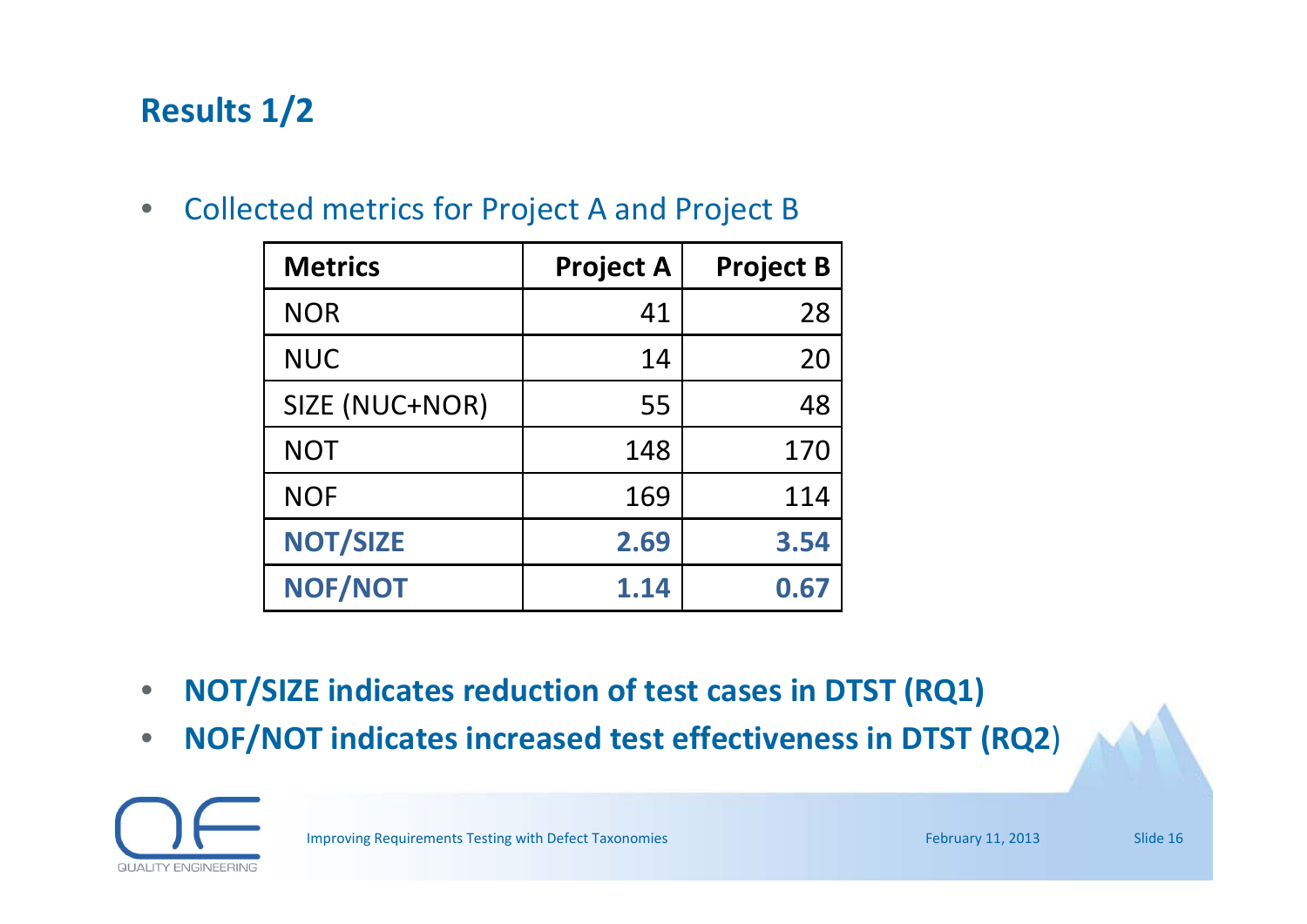### **Results 2/2**

 $\bullet$  RQ1 is additionally supported by the **estimated number of test cases without DTST** and the **actual number of test cases with DTST**

| <b>Module</b>  | <b>NOT Estimated</b> | <b>NOT DTST</b> | <b>Reduction</b> |
|----------------|----------------------|-----------------|------------------|
| GUI            | 32                   | 29              | 9%               |
| M1             | 9                    |                 | 11%              |
| M <sub>2</sub> | 58                   | 41              | 29%              |
| M <sub>3</sub> | 43                   | 34              | 21%              |
| M4             | 14                   | 13              | 7%               |
| M <sub>5</sub> | 26                   | 23              | 12%              |
| <b>Total</b>   | 182                  | 148             | 19%              |

 $\bullet$  A **paired two sample <sup>t</sup>‐test** based on this table shows that the reduction of test cases is even significant (T=2.209, df=5, p=0.039)

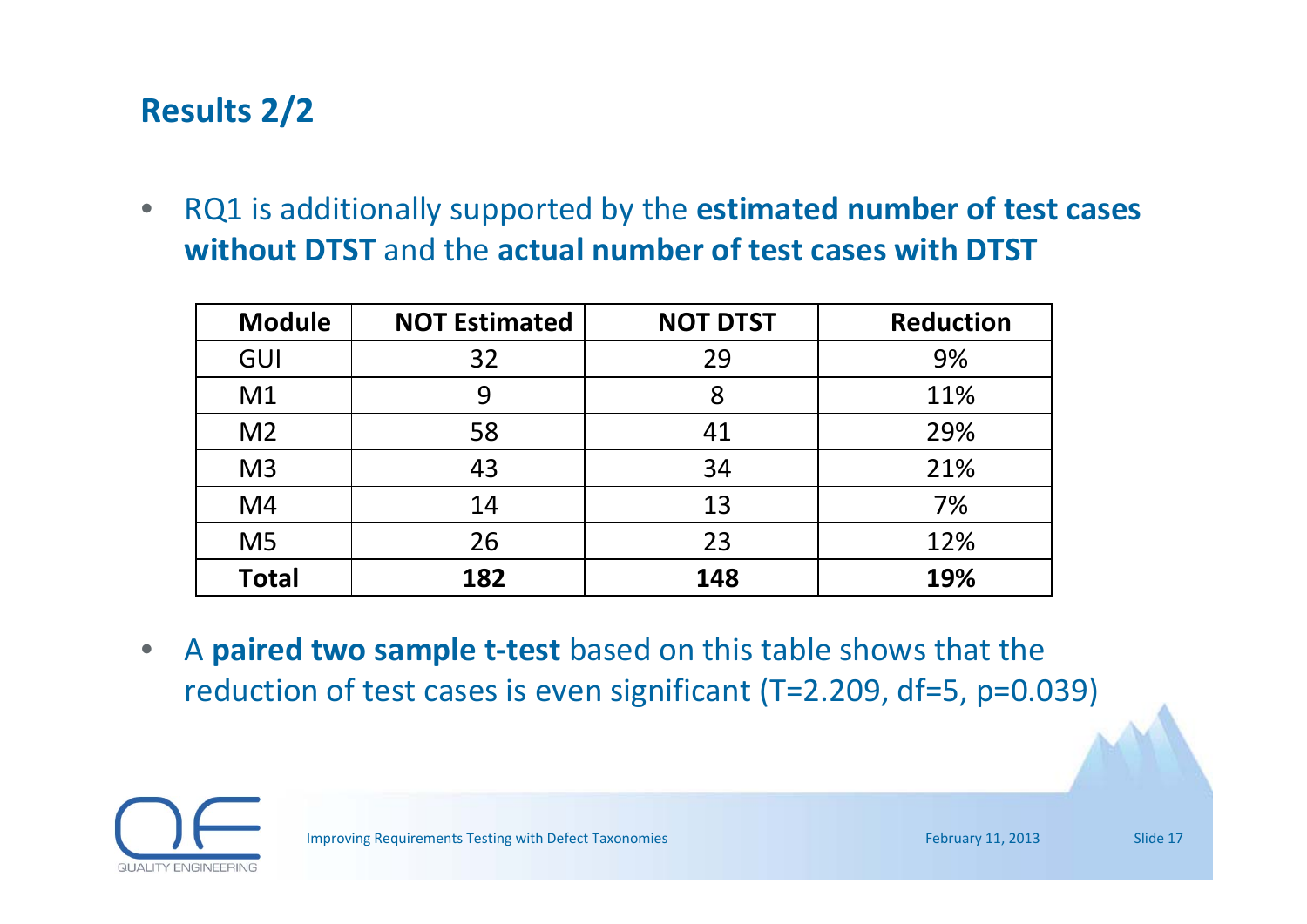### **Interpretation**

- •• In case study we quantitatively observed that
	- •DTST **reduces the number of test cases** and **increases test effectiveness**
	- •Test cases are **more goal‐oriented to identify failures**
	- • Less resources for test implementation, execution and evaluation are needed
- • Results are supported qualitatively by feedback of stakeholders
	- • Testers noted that with DTST their test cases find more defects of high severity
	- $\bullet$ Testers and managers noted less discussion on resource allocation
	- • Test managers noted more realistic severity values and less unplanned releases
- • Limitations of case study
	- •• Public health insurance domain
	- •• Two projects
	- •Beizer defect taxonomy

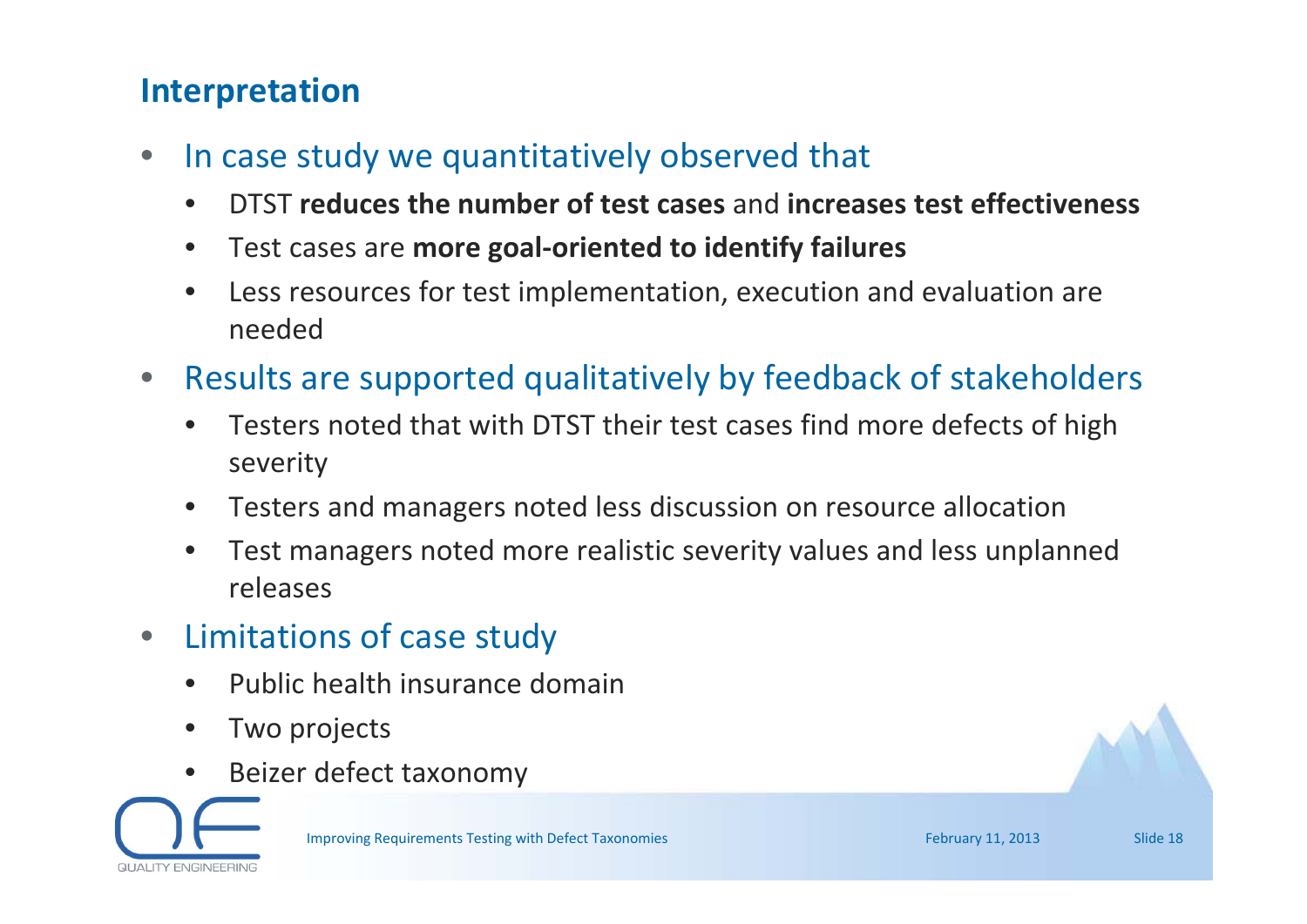### **Validity of Results**

- • Construct Validity
	- •Application of standard measures on carefully selected projects
	- •• Data quality checks
- $\bullet$  Internal Validity
	- • Triangulation of data
		- $\bullet$ Two independent projects
		- $\bullet$ Consideration of estimated values
		- $\bullet$ Qualitative feedback of stakeholders
- • External Validity
	- •DTST is independent of defect taxonomy and based on generic test process
	- •Replication of case study in other context as future work
- $\bullet$ **Reliability** 
	- •● DTST and evaluation procedure are well-defined, data available



Improving Requirements Testing with Defect Taxonomies February 11, 2013 Slide 19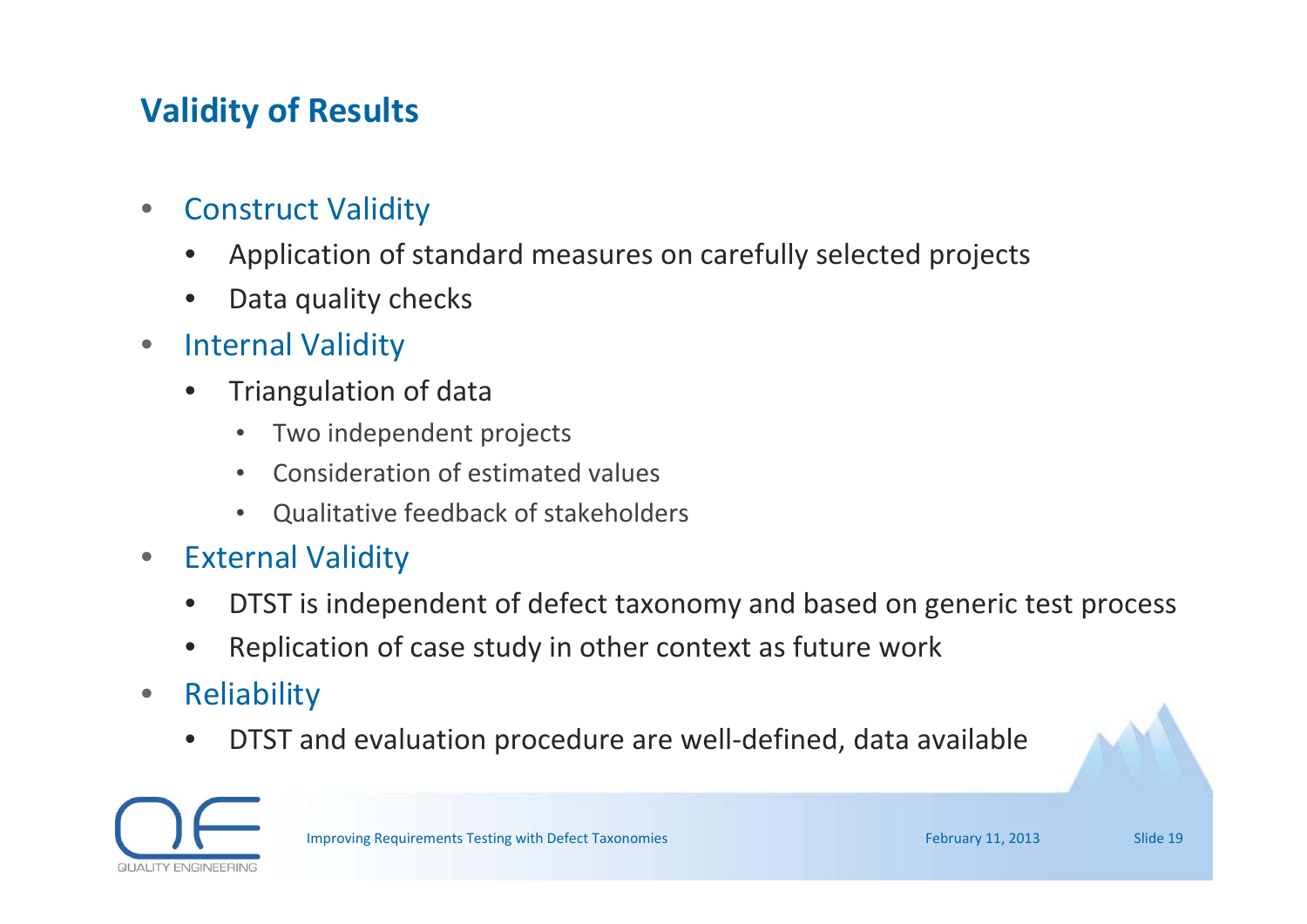### **Cost Comparison and Decision of Application**

- $\bullet$  **Estimation** is structured according to the **phases and steps of the test process**
- • **Comparison of cost** (measured in time) of **DTST** and **standard ISTQB‐ based test process**
- $\bullet$  **Break‐even** and recommendation of application if cost of DTST is smaller than cost of ISTQB
- $\bullet$ • Return on Investment provides same qualitative result
- $\bullet$  Adaptation and **simulation with parameters**
	- •Analysis and prioritization of <sup>a</sup> requirement
	- •Linkage of <sup>a</sup> requirement to defect category
	- •Design and implementation of <sup>a</sup> test case
	- •• Execution time per test case
	- •Maintenance time per test case

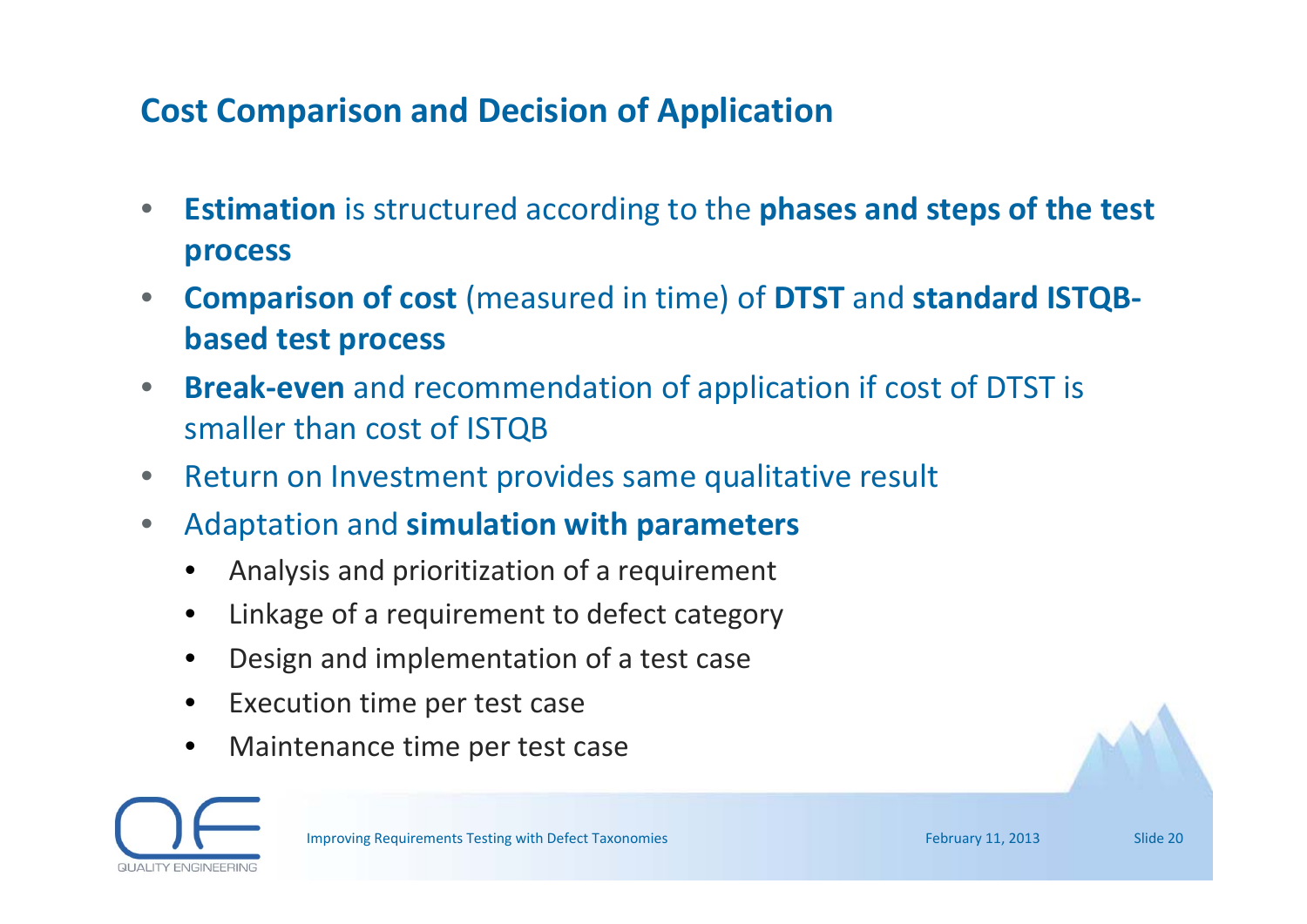### **Cost Comparison for Project A**

|                                                                                                                                                                     |       | <b>ISTQB</b>                                                | <b>DTST</b> | <b>Diff of Costs</b> |                |
|---------------------------------------------------------------------------------------------------------------------------------------------------------------------|-------|-------------------------------------------------------------|-------------|----------------------|----------------|
| <b>Phases</b>                                                                                                                                                       |       | <b>Ph</b>                                                   | Ph          | <b>Ph</b>            |                |
| <b>TE Test Planning</b>                                                                                                                                             |       | 50.00                                                       | 100.00      | $-50.00$             |                |
| <b>Activities</b>                                                                                                                                                   |       | <b>Ph</b> Activities                                        |             |                      | P <sub>h</sub> |
| Step 1: Analysis and prioritization of<br>Analysis and prioritization of requirements<br>20,00 requirements<br>40 requirements @ 0.5 Ph<br>40 requirements @ 0.5 Ph |       | 20,00                                                       |             |                      |                |
|                                                                                                                                                                     |       | Step2: Creation of a product-specific<br>defect taxonomy    |             |                      | 30,00          |
| Step 3: Linkage of requirements and defect<br>categories<br>40 requirements @ 0.25 Ph                                                                               |       | 10,00                                                       |             |                      |                |
| Definition of test strategy                                                                                                                                         | 30,00 | Step 4: Definition of a test strategy with<br>test patterns |             |                      | 40,00          |
|                                                                                                                                                                     | 50,00 |                                                             |             |                      | 100, 00        |
| TC <sub>6</sub>                                                                                                                                                     |       | 910.00                                                      | 821.00      | 89.00                |                |
| TC7                                                                                                                                                                 |       | 1020.00                                                     | 913.50      | 106.50               |                |
| TC8                                                                                                                                                                 |       | 1130.00                                                     | 1006.00     | 124.00               |                |

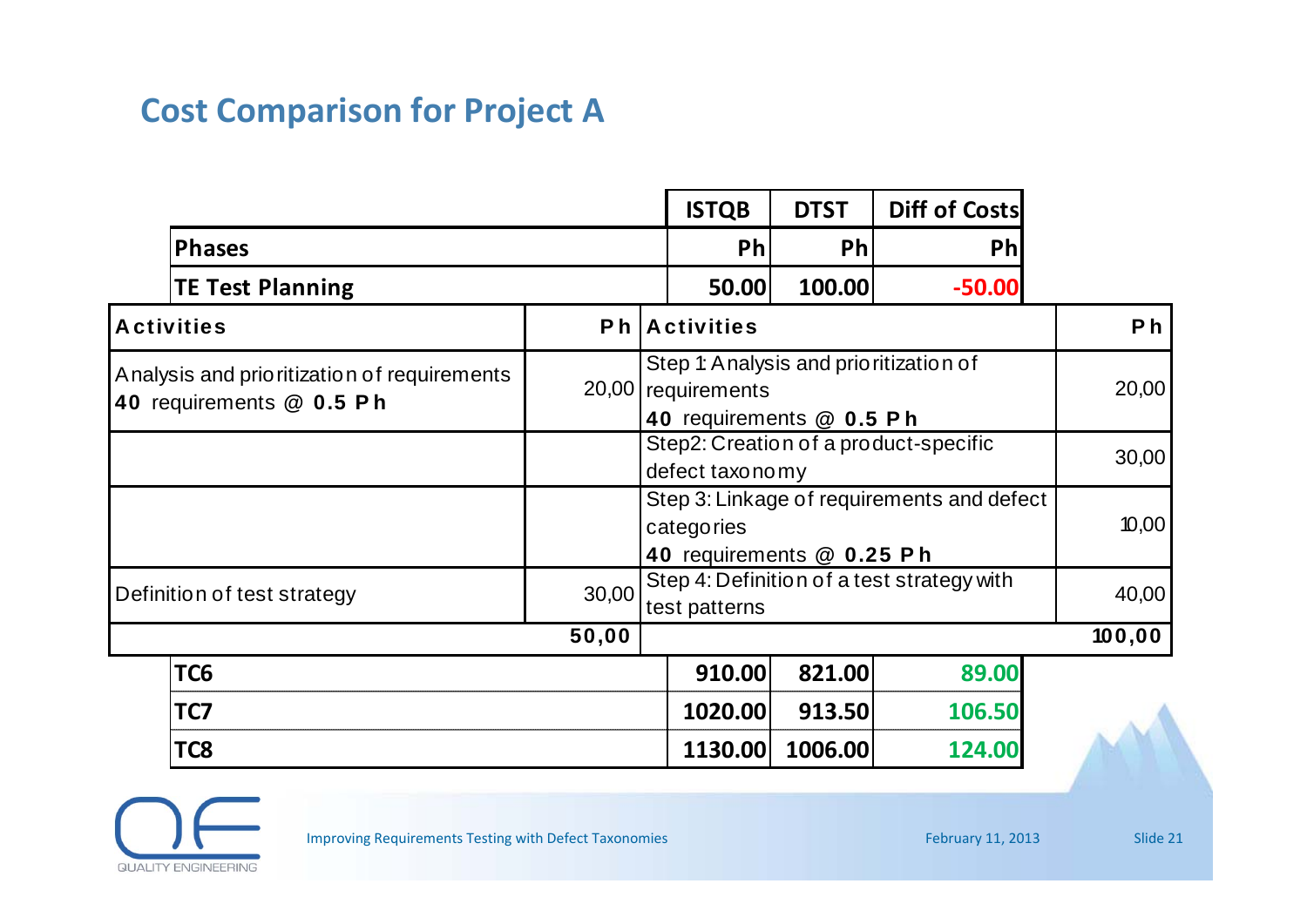### **Cost Comparison Scenarios for Project A**

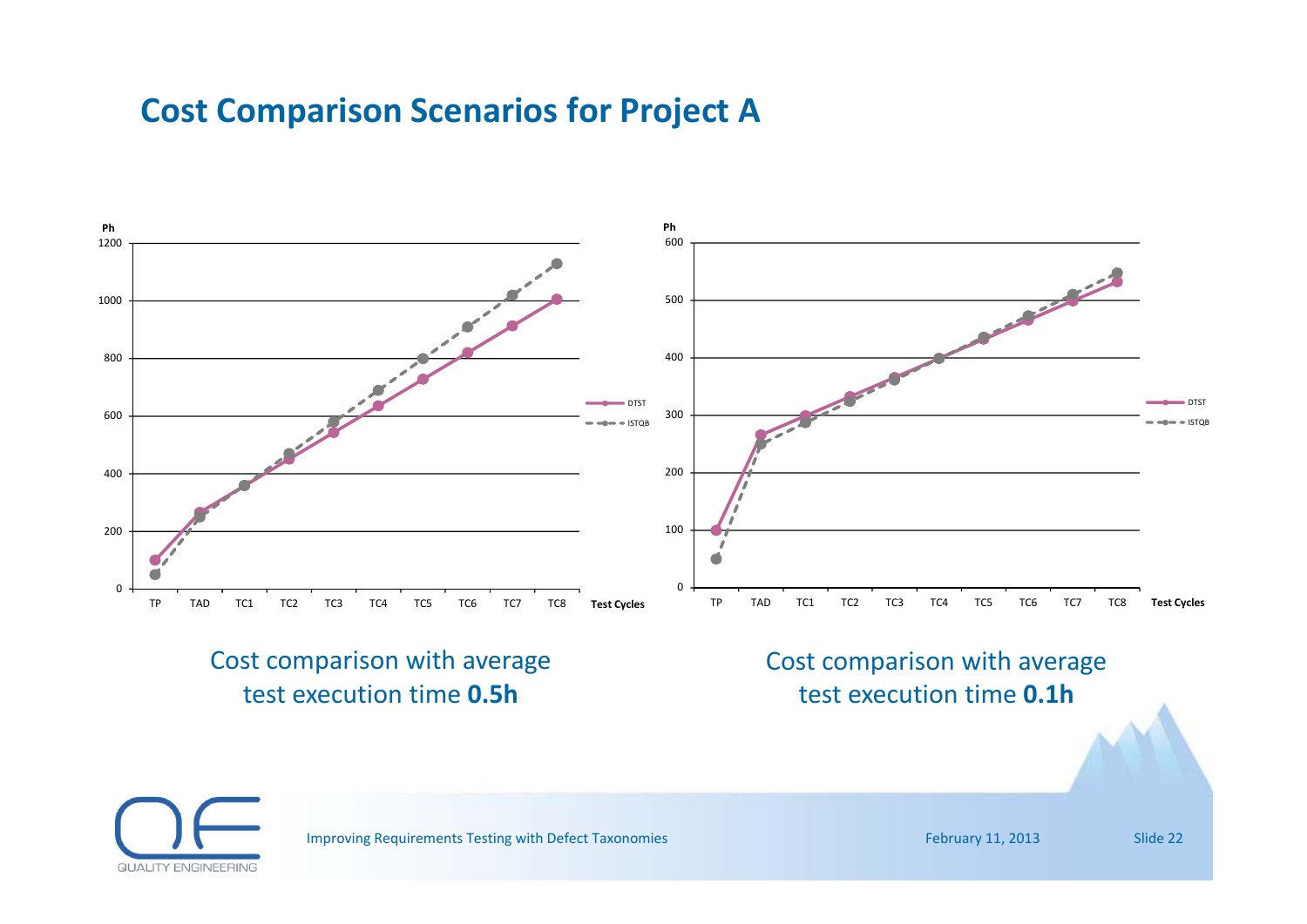### **Summary and Future Work**

- • **Summary**
	- •**Standard aligned** defect taxonomy supported system test process
	- •Industrial case study indicates **more effective test cases**
	- • **Procedure for deciding** whether to apply the approach based on **cost comparison**
- • **Future work**
	- •Impact of **different defect taxonomy types**
	- •**Automatic recommendations** for assignments
	- •**Requirements validation** with defect taxonomies
	- •**Regression testing** with defect taxonomies
	- •Application of defect taxonomy supported testing for **release planning**
	- • Investigate the **value** contribution of defect taxonomy‐supported testing, e.g. reduced release planning uncertainty, severe bugs in operation